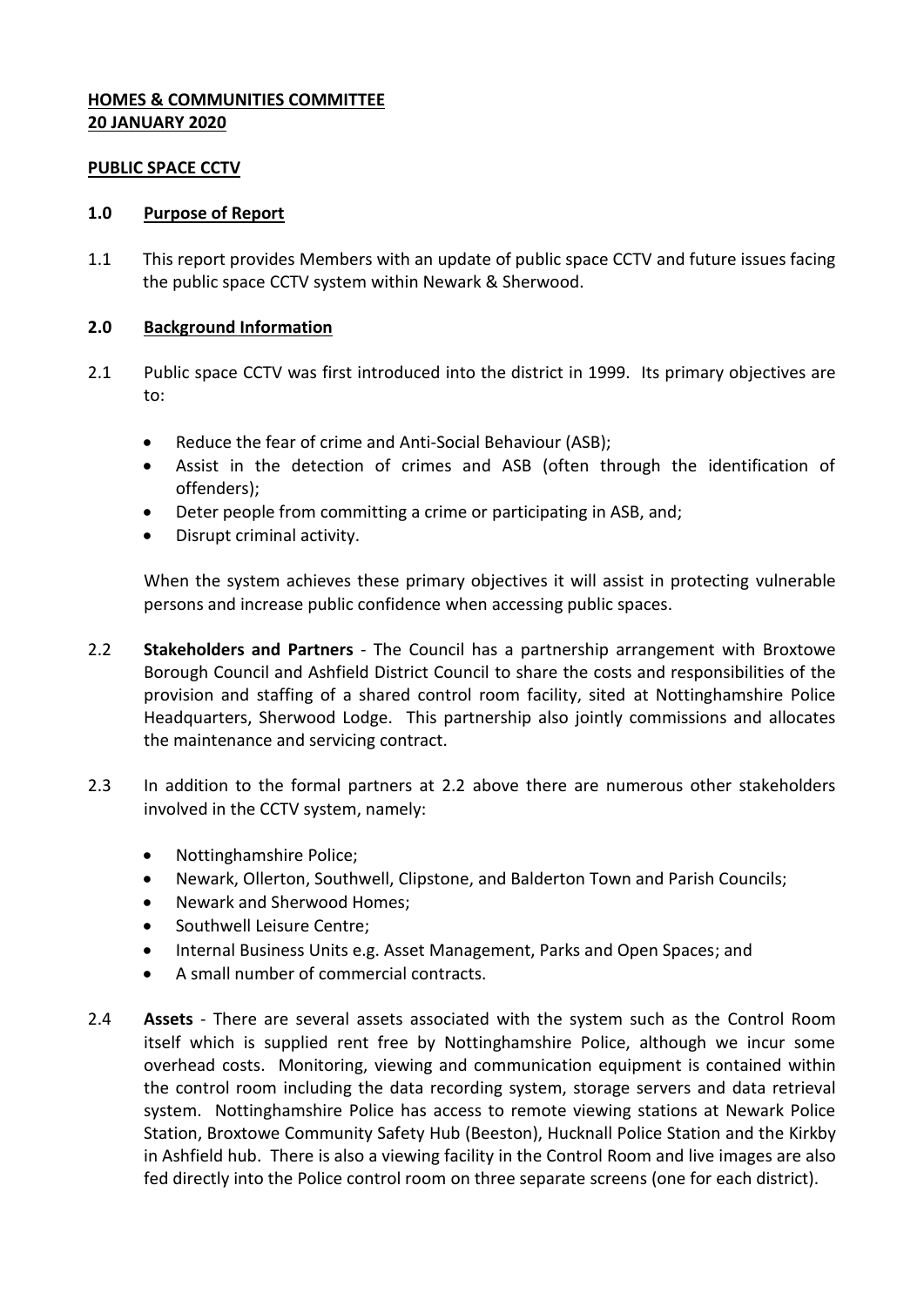- 2.5 **Cameras** There are currently seventy four (74) cameras within the Newark & Sherwood district which are located mainly in Newark (57 cameras), Southwell (7 cameras), Clipstone (6 cameras) and Ollerton (4 cameras). The location of cameras around the district are shown at **Appendix One**. The distribution of cameras within Newark and Sherwood largely reflects the geographic distribution of crime and anti-social in the district. The Council also has a small number of re-deployable cameras that can be fixed onto a suitable column or lamppost for a limited period of time to monitor an area that may have emerged as an ASB hot spot. These cameras are between 5 and 10 years old and would benefit from upgrading. These cameras store data onto an integral hard drive (as opposed to transmitting data to the hard drive servers at Sherwood Lodge) and therefore require ongoing data packages (akin to a mobile phone) to allow the data to be downloaded.
- 2.6 The Council's fixed camera network is a mixture of models and ages which is a reflection of the piecemeal manner in which the system has been set up over the years. Some cameras have been running since the conception of the system in 1999 and are long overdue for replacement, however, whilst they have continued to function they are now unsupported and it is not possible to get spare parts to repair them. Nineteen (19) of our cameras fall into this category and a replacement programme is being developed so that funding can be considered for their scheduled replacement. Advancements in technology have meant that cameras are now of a far better picture quality than before and with increased demand for cameras, purchase prices have also reduced.
- 2.7 A seven year capital replacement programme for the replacement of all the cameras was approved by Policy & Finance Committee in April 2019.
- 2.8 **Monitoring and Staffing** The cameras are currently monitored through a shift pattern on a 24/7 basis as agreed by the partnership and the contract is currently delivered by Profile Security Ltd. At times of high demand there are 2 operators on duty and this reduces to a single operator during quieter periods.
- 2.9 The total number of cameras to monitor across three districts is 167 and at times this can become very challenging, especially if a single operator is dealing with a live incident or an incoming call from the public. The new operating system that was purchased during the relocation to Sherwood Lodge has assisted operators to access individual cameras more efficiently which has helped, however, staffing levels and shift patterns are kept under review through the partnership and is balanced against the cost of the contract.
- 2.10 The contract with Profile Security is currently managed on behalf of the partnership by Broxtowe BC and reported to the partnership. Our Emergency Planning and CCTV Officer deals with day to day issues that arise, supported by the CCTV Support Officer (part time). The Public Protection Business Manager also allocates some of his time to managing the service and maintaining an effective partnership whilst reporting into the Director - Communities and Environment.
- 2.11 **Finance** The monitoring costs (i.e. CCTV control room) are shared across the Partnership and are calculated proportionately based upon the number of cameras that are monitored for each authority with the arrangement being reviewed on an annual basis. The breakdown is currently: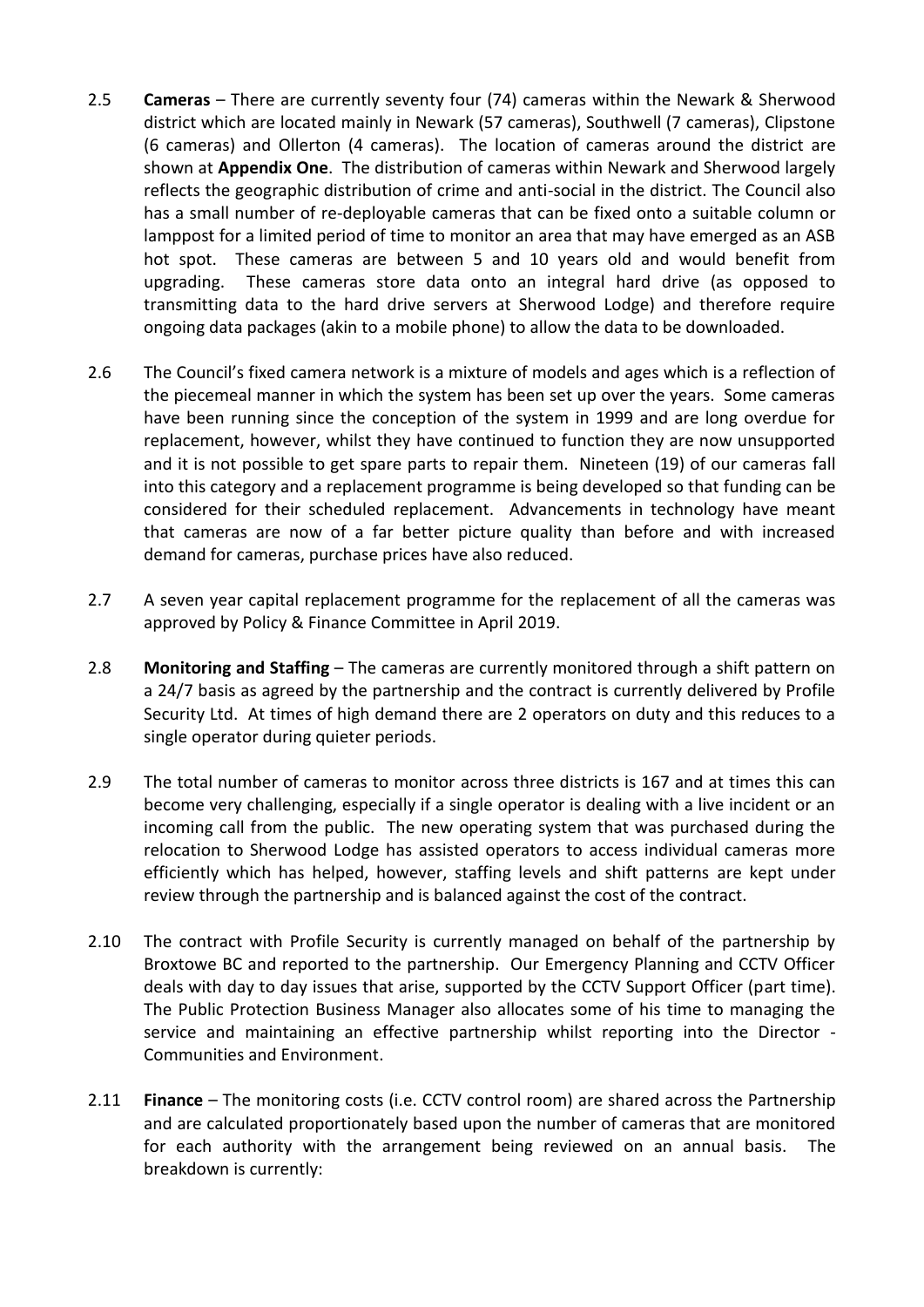| Newark and Sherwood DC | 44% (74 cameras) |
|------------------------|------------------|
|------------------------|------------------|

- Broxtowe BC 39% (65 cameras)
- Ashfield DC 17% (29 cameras)
- 2.12 Income into the CCTV budget comes from the internal contributions of benefiting Business Units e.g. parks, Lorry Park, car parks and a small number of private contracts.
- 2.13 In the past when the public space CCTV network was being developed and expanded there were requests from Town and Parish Councils to have cameras with their jurisdiction. The Town and Parish Councils were asked to contribute towards the cost of maintaining and monitoring the cameras. Over the past few years a number of Town and Parish Councils have withdrawn their commitment to make a contribution and this is having a noticeable and adverse impact on income
- 2.14 A detailed report on the finances on the CCTV service will be presented to committee with an options appraisal later this year.
- 2.15 **Recording Incidents –** The staff in the control room record all incidents to allow analysis of incidents, actions relating to individual camera locations, requests for footage and arrests made via CCTV footage.
- 2.16 Set out at **Appendix Two** is data showing the incidents recorded for 2019. It can be seen that the public space CCTV is used for a wide range of incidents. It can also been seen that some cameras are used very infrequently and the continued usefulness of these cameras has to be questioned.
- 2.17 The use of CCTV by local authorities is subject to legislation and oversight by the Office of the Surveillance Commissioner. The associated guidance and legislation is intended to balance the legitimate aims and objectives of Public Space CCTV and the public concern that on occasions surveillance may be disproportionate and unnecessary. The authority must be able to demonstrate it has adequately considered alternative measures and regularly assess the on-going necessity.

# **3.0 Proposals**

- 3.1 The presence of public space CCTV does provide a feeling of safety to our communities. However, this does need to be balanced with the requirements of the offices of both the Information Commissioners Office and the Surveillance Commissioners. Both of these bodies impose requirements that must be met.
- 3.2 The cost benefit analysis of CCTV also has to be considered and particular the cost of sustaining cameras that appear to provide little benefit to the recording of incidents.
- 3.3 Taking into account the above it is proposed to undertake a full review of the public space CCTV system. This will involve the assessment of each camera and the cost benefit analysis of keeping as part of the system.
- 3.4 It is further proposed to review the CCTV Policy and Procedures and to produce a revised policy ensuring there is full compliance with the relevant codes of practice.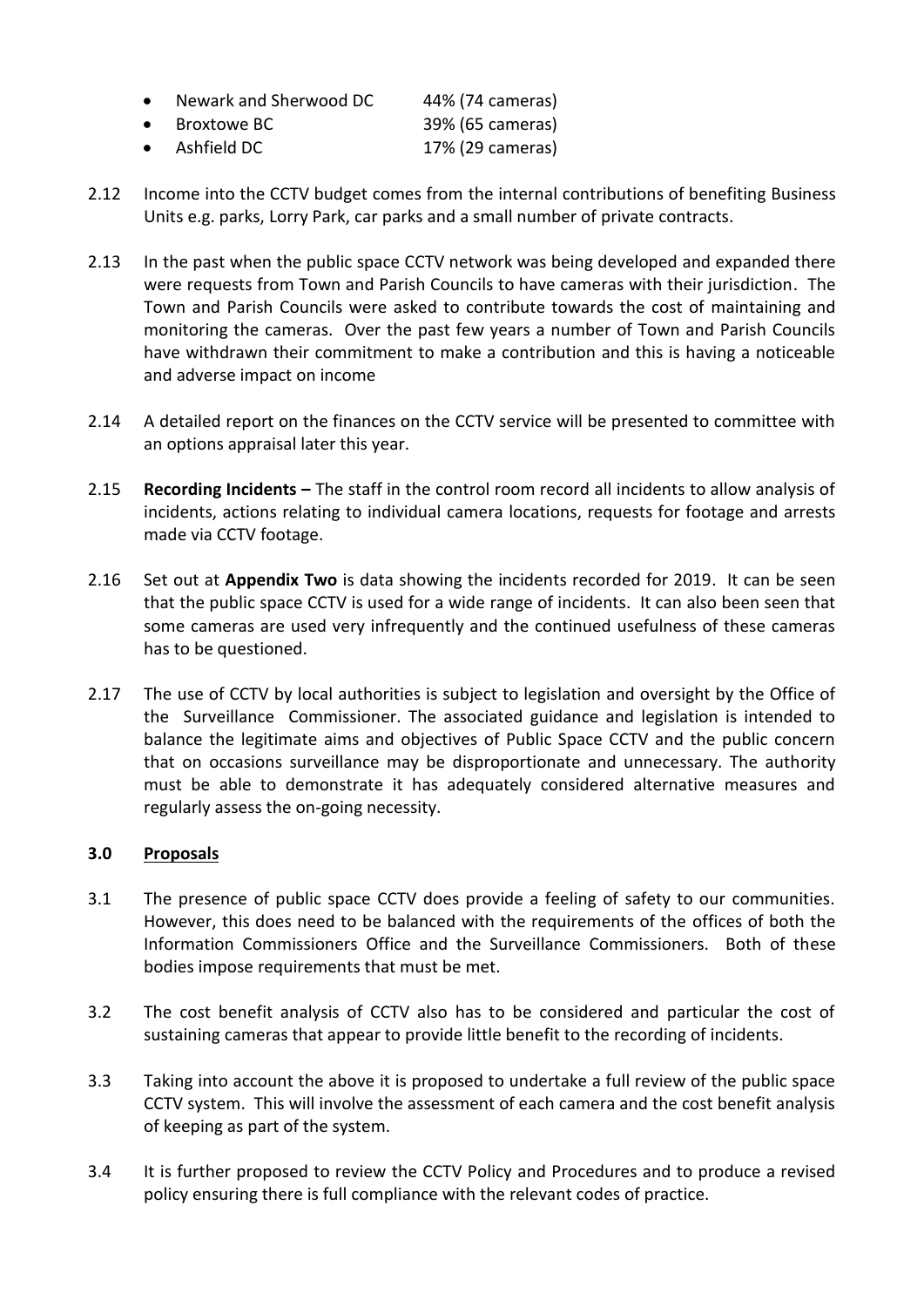- 3.5 An equitable system for calculating charges for cameras installed at the request of Town and Parish Councils has not been undertaken and it is proposed to review the financial contributions currently being made and to develop a new system and with options for consideration.
- 3.6 It is anticipated that all the above proposals will be brought back to committee for consideration.

# **4.0 Equalities Implications**

4.1 The CCTV network provides reassurance to members of the public that their safety is important and removal of cameras may have a disproportionate impact on the more vulnerable members of society. Protected characteristics such as 'age' and 'disability' may be affected by changes to the system in either a positive or negative manner. The removal of cameras from an area may mean that people are less likely to visit an area, particularly vulnerable members of society. Equally the addition or improvement of cameras in an area may mean that people are more likely to visit as feelings of safety increase. This impact is not possible to quantify.

## **5.0 Financial Implications**

5.1 None directly from this report.

## **6.0 Community Plan – Alignment to Objectives**

- 6.1 Reduce crime and anti-social behaviour and increase feelings of safety in our communities. This is supported by the following actions:
	- Improving intelligence gathering regarding crime and Anti-Social Behaviour.
	- Maximising the use and coverage of Close Circuit Television (CCTV) to increase feelings of safety.
- 6.2 The actions proposed will assist in the delivery of this element of the Community Plan.

## **7.0 RECOMMENDATIONS that:**

- **a) Members note the current activity recorded by the public space CCTV network in Newark & Sherwood;**
- **b) review the whole system including each camera with a further report to Homes & Communities Committee;**
- **c) undertake a review of the CCTV Policy and produce a revised Policy for consideration at a future meeting of the committee; and**
- **d) review the financial contributions made to CCTV and to present options to a future meeting of the Committee for a future financial model.**